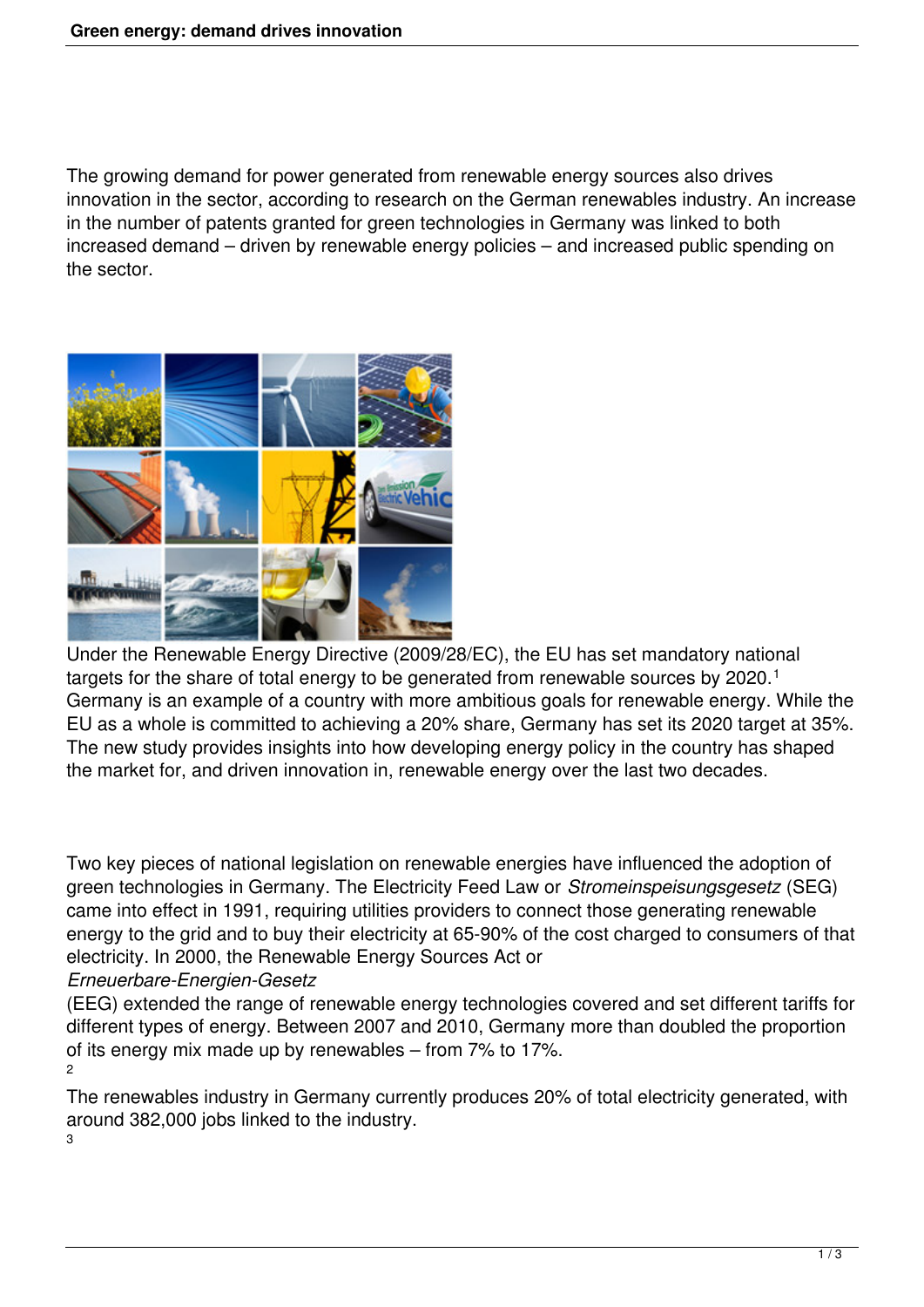By looking at the number of patents granted for renewable energy technologies between 1990 and 2005 the author shows that a period of increased innovation followed the introduction of the two key energy laws. Based on these results, the study concludes that a growing market positively affects innovation. According to the author, however, the connection between demand and innovation is complicated. There are interdependencies between these two areas and once demand has been established, the relationship also works the other way around, with innovation driving demand. In addition, when levels of innovation within the different energy sectors – solar, wind, water, biogas and geothermal – were considered separately, the association between demand and innovation was weaker than overall.

Solar and wind energy showed the highest levels of innovation in terms of patents granted. Increased public spending on research and development in the sector also led to greater innovation.

1. EC. (2012). COM/2012/0271.

See: http://eur-lex.europa.eu/LexUriServ/LexUriServ.do?uri=CELEX:52012DC0271:EN:N **OT** 

 2. EC. (2012). Germany's renewable energy use outstrips EU targets, says new OECD report. Str[ategic Energy Technologies Information System.](http://eur-lex.europa.eu/LexUriServ/LexUriServ.do?uri=CELEX:52012DC0271:EN:NOT)

See: http://setis.ec.europa.eu/newsroom-items-folder/germany2019s-renewable-energy-u [se-](http://eur-lex.europa.eu/LexUriServ/LexUriServ.do?uri=CELEX:52012DC0271:EN:NOT)outstrips-eu-targets-says-new-oecd-report

3. Chambers, M. (2012). Germany eyes job boom in renewables study. Reuters.

See: [http://www.reuters.com/article/2012/06/06/germany-energy-jobs-idUSL5E8H65QV20](http://setis.ec.europa.eu/newsroom-items-folder/germany2019s-renewable-energy-use-outstrips-eu-targets-says-new-oecd-report) [120606](http://setis.ec.europa.eu/newsroom-items-folder/germany2019s-renewable-energy-use-outstrips-eu-targets-says-new-oecd-report) 

**[Source:](http://www.reuters.com/article/2012/06/06/germany-energy-jobs-idUSL5E8H65QV20120606)** Wangler, L.U. (2012). Renewables and innovation: did policy induced structural change in the energy sector effect innovation in green technologies? *Journal of Environmental Planning and Management* , June, 1-27. DOI: 10.1080/09640568.2012.662464

**Contact:** leo.wangler@vdi-vde-it.de

**Downloa[d article \(PDF\)](mailto:leo.wangler@vdi-vde-it.de)**